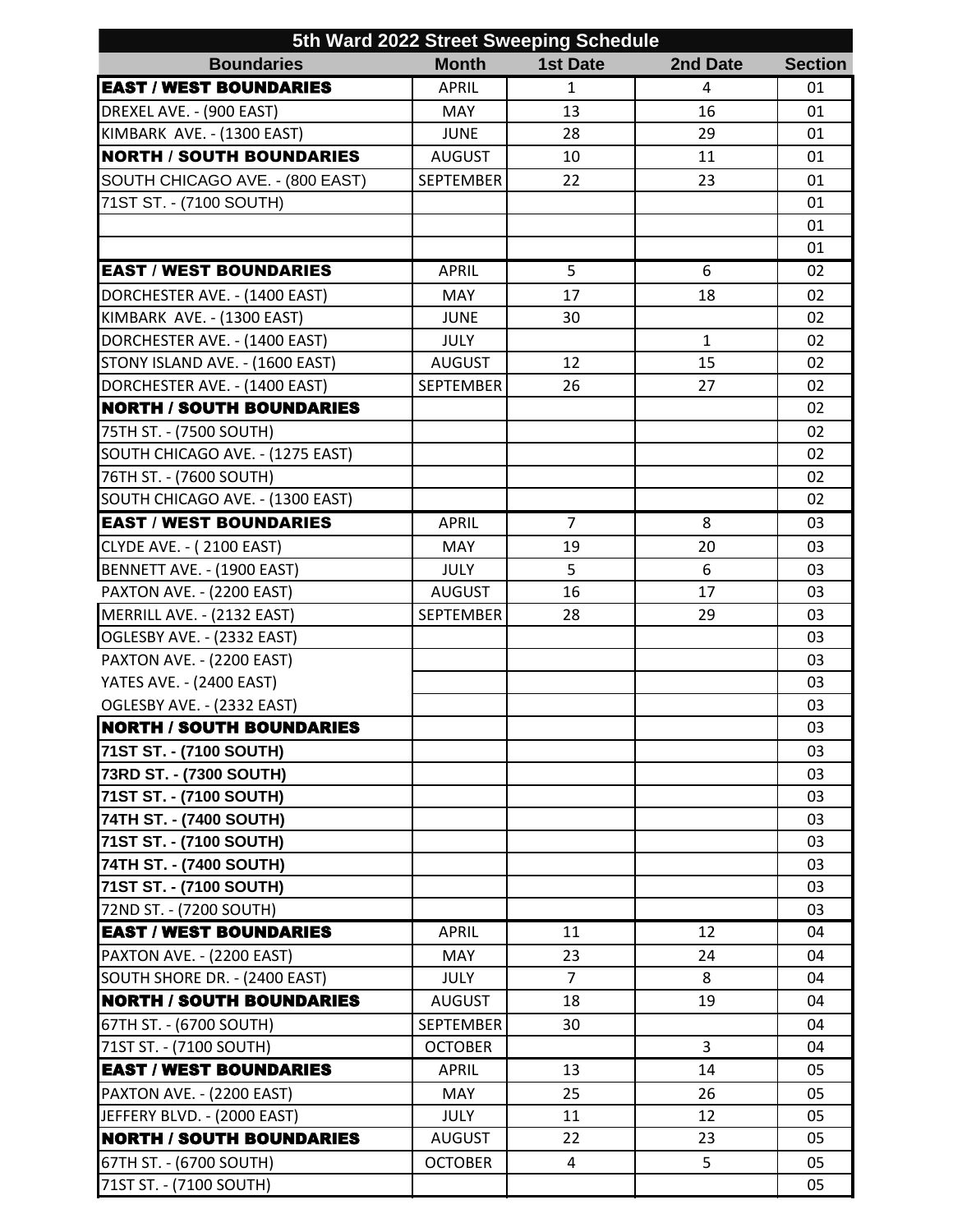| 5th Ward 2022 Street Sweeping Schedule           |                  |                 |                |                |  |  |  |
|--------------------------------------------------|------------------|-----------------|----------------|----------------|--|--|--|
| <b>Boundaries</b>                                | <b>Month</b>     | <b>1st Date</b> | 2nd Date       | <b>Section</b> |  |  |  |
| <b>EAST / WEST BOUNDARIES</b>                    | <b>APRIL</b>     | 15              | 18             | 06             |  |  |  |
| JEFFERY BLVD. - (2000 EAST)                      | <b>MAY</b>       | 27              | 31             | 06             |  |  |  |
| CREGIER AVE. - (1800 EAST)                       | <b>JULY</b>      | 13              | 14             | 06             |  |  |  |
| <b>NORTH / SOUTH BOUNDARIES</b>                  | <b>AUGUST</b>    | 24              | 25             | 06             |  |  |  |
| 67TH ST. - (6700 SOUTH)                          | <b>OCTOBER</b>   | 6               | $\overline{7}$ | 06             |  |  |  |
| 71ST ST. - (7100 SOUTH)                          |                  |                 |                | 06             |  |  |  |
| <b>EAST / WEST BOUNDARIES</b>                    | <b>APRIL</b>     | 19              | 20             | 07             |  |  |  |
| CREGIER AVE. - (1800 EAST)                       | <b>JUNE</b>      | $\mathbf{1}$    | $\overline{2}$ | 07             |  |  |  |
| STONY ISLAND AVE. - (1600 EAST)                  | <b>JULY</b>      | 15              | 18             | 07             |  |  |  |
| <b>NORTH / SOUTH BOUNDARIES</b>                  | <b>AUGUST</b>    | 26              | 29             | 07             |  |  |  |
| 67TH ST. - (6700 SOUTH)                          | <b>OCTOBER</b>   | 11              | 12             | 07             |  |  |  |
| 71ST ST. - (7100 SOUTH)                          |                  |                 |                | 07             |  |  |  |
| <b>EAST / WEST BOUNDARIES</b>                    | <b>APRIL</b>     | 21              | 22             | 08             |  |  |  |
| STONY ISLAND AVE. - (1600 EAST)                  | <b>JUNE</b>      | 3               | 6              | 08             |  |  |  |
| WOODLAWN AVE. - (1200 EAST)                      | <b>JULY</b>      | 19              | 20             | 08             |  |  |  |
| <b>NORTH / SOUTH BOUNDARIES</b>                  | <b>AUGUST</b>    | 30              | 31             | 08             |  |  |  |
| 67TH ST. - (6700 SOUTH)                          | <b>OCTOBER</b>   | 13              | 14             | 08             |  |  |  |
| 71ST ST. - (7100 SOUTH)                          |                  |                 |                | 08             |  |  |  |
| <b>EAST / WEST BOUNDARIES</b>                    | <b>APRIL</b>     | 25              | 26             | 09             |  |  |  |
| COTTAGE GROVE AVE. - (800 EAST)                  | <b>JUNE</b>      | $\overline{7}$  | 8              | 09             |  |  |  |
| <b>ELLIS AVE. - (1000 EAST)</b>                  | <b>JULY</b>      | 21              | 22             | 09             |  |  |  |
| GREENWOOD AVE. - (1100 EAST)                     | <b>SEPTEMBER</b> | $\mathbf{1}$    | $\overline{2}$ | 09             |  |  |  |
| UNIVERISTY AVE. - (1144 EAST)                    | <b>OCTOBER</b>   | 17              | 18             | 09             |  |  |  |
| MINERVA AVE. - (1132 EAST)                       |                  |                 |                | 09             |  |  |  |
| STONY ISLAND AVE. - (1600 EAST)                  |                  |                 |                | 09             |  |  |  |
| HARPER AVE. - (1501 EAST) BLACKSTONE (1436 EAST) |                  |                 |                | 09             |  |  |  |
| STONY ISLAND AVE. - (1600 EAST)                  |                  |                 |                | 09             |  |  |  |
| <b>NORTH / SOUTH BOUNDARIES</b>                  |                  |                 |                | 09             |  |  |  |
| 67TH ST. - (6700 SOUTH)                          |                  |                 |                | 09             |  |  |  |
| MARQUETTE RD. - (6600 SOUTH)                     |                  |                 |                | 09             |  |  |  |
| 65TH ST. - (6500 SOUTH)                          |                  |                 |                | 09             |  |  |  |
| 67TH ST. - (6700 SOUTH)                          |                  |                 |                | 09             |  |  |  |
| MARQUETTE RD. - (6600 SOUTH)                     |                  |                 |                | 09             |  |  |  |
| MARQUETTE RD. - (6600 SOUTH)                     |                  |                 |                | 09             |  |  |  |
| 60TH ST. - (6000 SOUTH)                          |                  |                 |                | 09             |  |  |  |
| <b>EAST / WEST BOUNDARIES</b>                    | <b>APRIL</b>     | 27              | 28             | 10             |  |  |  |
| COTTAGE GROVE AVE. - (800 EAST)                  | <b>JUNE</b>      | 9               | 10             | 10             |  |  |  |
| <b>ELLIS AVE. - (1000 EAST)</b>                  | <b>JULY</b>      | 25              | 26             | 10             |  |  |  |
| <b>NORTH / SOUTH BOUNDARIES</b>                  | <b>SEPTEMBER</b> | 6               | $\overline{7}$ | 10             |  |  |  |
| 55TH ST. - (5500 SOUTH)                          | <b>OCTOBER</b>   | 19              | 20             | 10             |  |  |  |
| 59TH ST. - (5900 SOUTH)                          |                  |                 |                | 10             |  |  |  |
| <b>EAST / WEST BOUNDARIES</b>                    | <b>APRIL</b>     | 29              |                | 11             |  |  |  |
| ELLIS AVE. - (1000 EAST)                         | MAY              |                 | $\overline{2}$ | 11             |  |  |  |
| KIMBARK AVE. (1300 EAST)                         | <b>JUNE</b>      | 13              | 14             | 11             |  |  |  |
| <b>NORTH / SOUTH BOUNDARIES</b>                  | <b>JULY</b>      | 27              | 28             | 11             |  |  |  |
| 55TH ST. - (5500 SOUTH)                          | <b>SEPTEMBER</b> | 8               | 9              | 11             |  |  |  |
| 59TH ST. - (5900 SOUTH)                          | <b>OCTOBER</b>   | 21              | 24             | 11             |  |  |  |
| <b>EAST / WEST BOUNDARIES</b>                    | MAY              | $\overline{3}$  | 4              | 12             |  |  |  |
| KIMBARK AVE. (1300 EAST)                         | <b>JUNE</b>      | 15              | 16             | 12             |  |  |  |